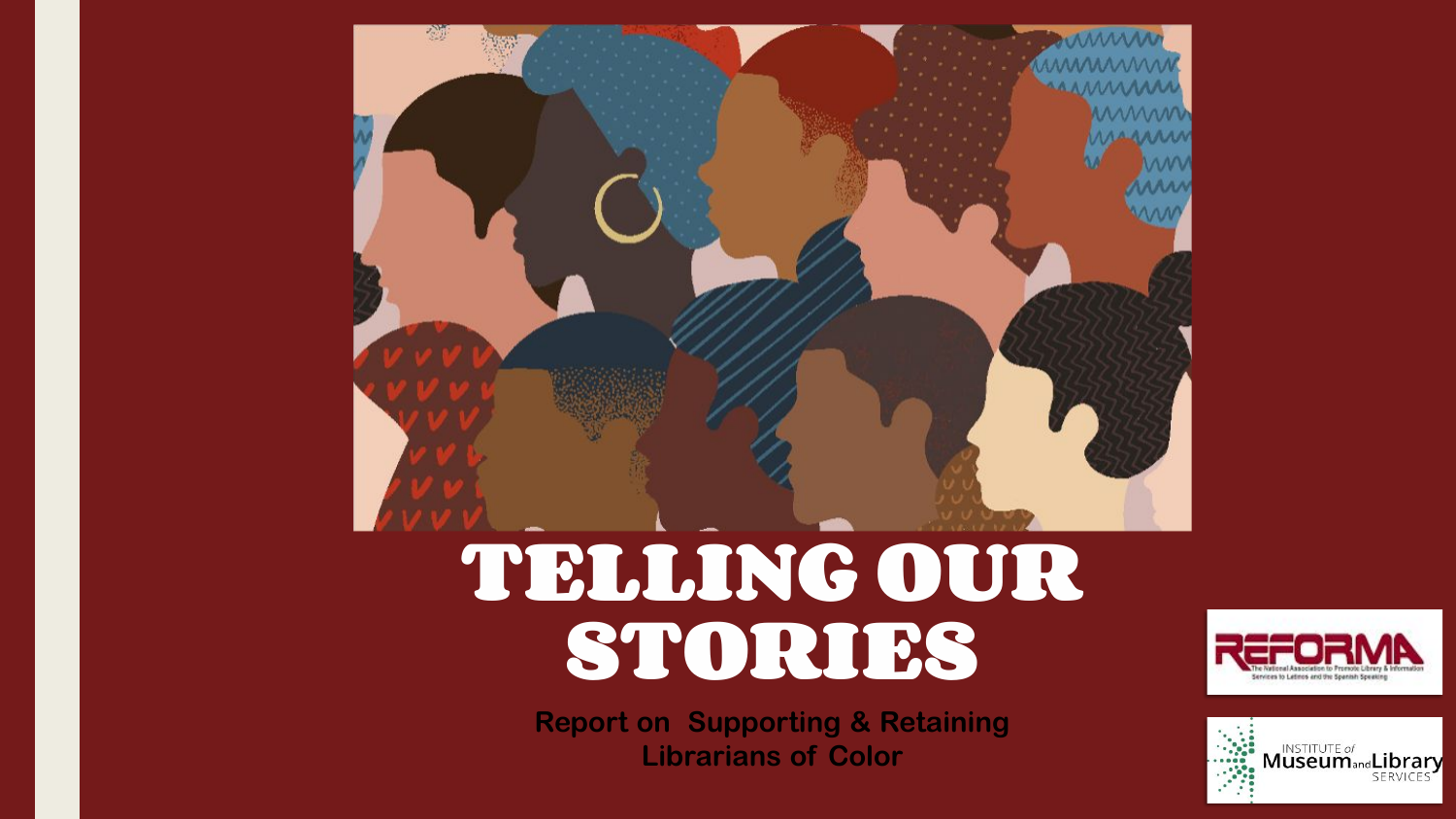# **BACKGROUND:**

REFORMA's IMLS-funded "Telling Our Stories" four–year grant project explores workplace realities among librarians of color focus on retention successes and shortcomings.

Guiding questions:

1. "What efforts exist to support and retain librarians of color, particularly

- those of Latinx background?,"
- 2. "What are effective support mechanisms?,"
- 

3. "How can leaders address inequitable library work environments?"

The report is part of a multi-level project that included

• travel scholarships for LIS students to attend the 3rd National Joint

- Librarians of Color Conference
- 
- 

• a program at the 2019 ALA Annual in Washington, D.C.

• this national study on BIPOC librarian support and retention

*Our goal is to deepen the LIS field's knowledge of BIPOC librarian retention.*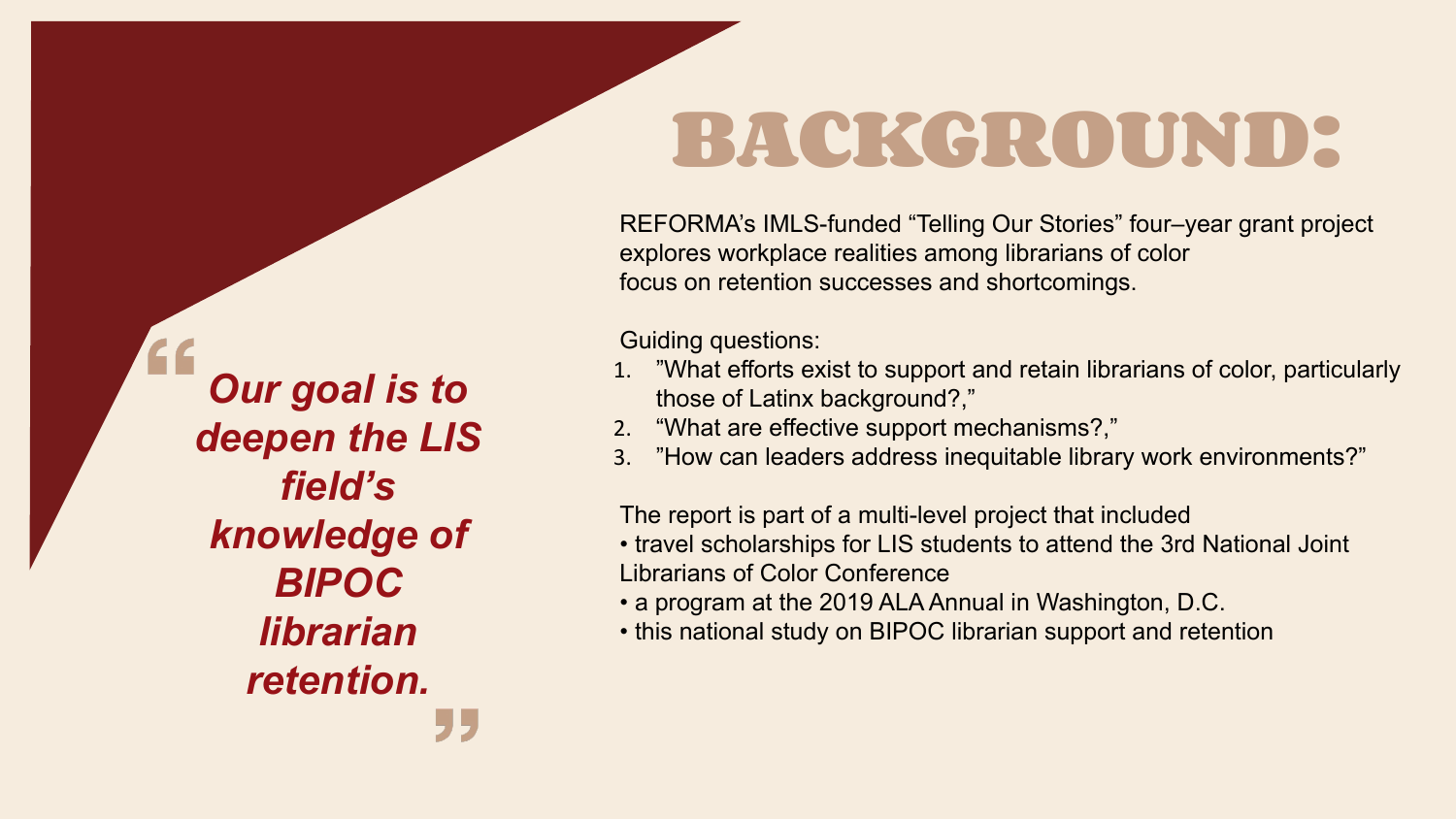

# **METHODOLOGY**

Mixed method, explanatory design Survey questionnaire Focus groups

### **Survey**

- June 14 through July 14, 2021
- 7 sections
	- Personal background
	- **Educational experience**
	- Current work experience
	- Experiences with hiring/interview processes
	- **Mentoring**
	- Retention
	- Leaving the profession
- 307 useable responses
- Analysis = descriptive and inferential statistics

### **Focus Groups**

• 120 survey participants opted-in

- 
- 60 signed up
- 41 participated
- 6 follow-up focus groups
- September 7-23, 2021
	-
	-
	- current initiatives
	- unexplored remedies
	-
	-
	-



• reasons that librarians of color leave the filed

methods of increasing awareness

other insight on library environments. A copy of the

focus group script is available here

• Open, axial, selective coding

• themes reported in vignettes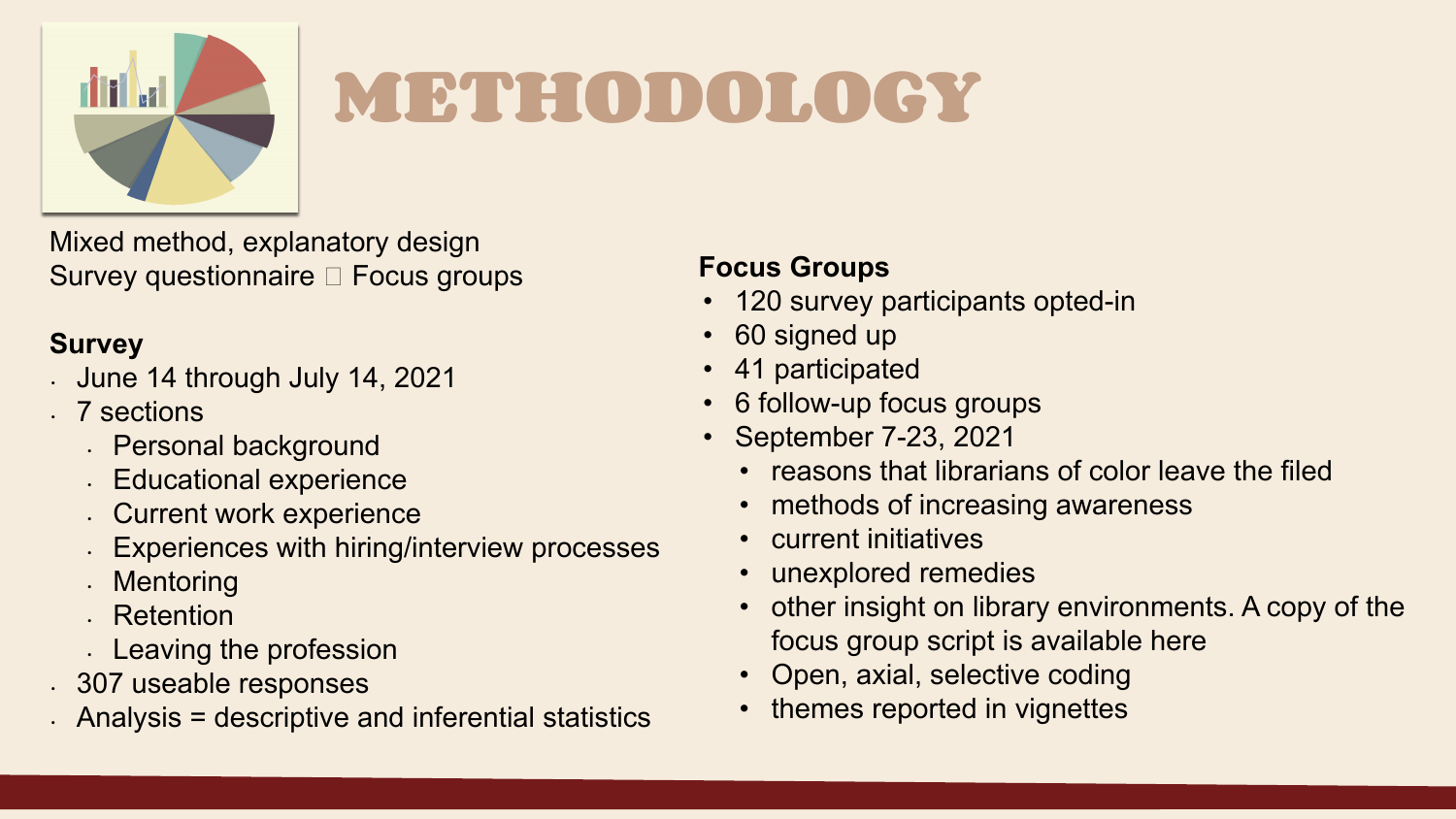# **Survey Findings Participant Demographics**





Count n=289

American Indian, Indigenous, Alaskan 16(4.6%) Native, First Nation

Asian/Asian Diasporic 60(17.4%)

African American/ 76(22%) Black Diasporic

Hispanic/Latinx 166(48.1%)

Middle Eastern/ North Africa 4(1.16%)

Mixed Heritage 26(9%)

### **GENDER IDENTITY Count n=275**

"Female

- <sup>®</sup>Male
- "Non-binary/Transgender
- ■Prefer not to say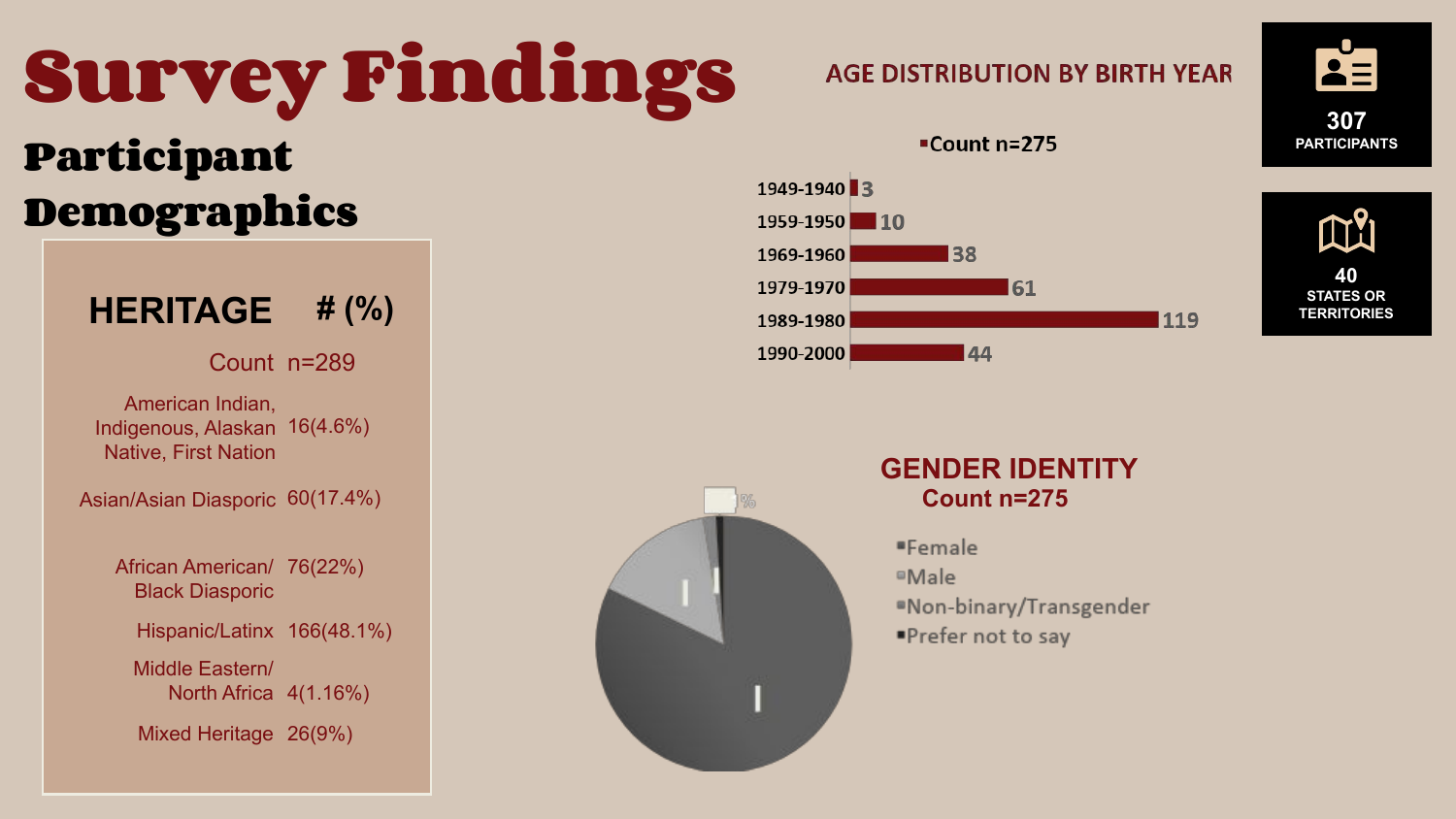### **MLIS DEGREE CONFERRAL**



| Years     | #(n) |  |
|-----------|------|--|
| $1 - 10$  | 130  |  |
| 11-20     | 111  |  |
| $21 - 26$ | 35   |  |
| 27-36     | 10   |  |
| 37-46     | 3    |  |
| 47-56     | 2    |  |

### **LENGTH OF TIME IN LIS FIELD**

### **MLIS EDUCATIONAL EXPERIENCE**

|              | <b>LIS</b><br>coursework<br>prepared me<br>for my current<br>position<br>$n = 282$ | I am the first in<br>my family to<br>receive a<br>master's<br>degree<br>(i.e., first-gen<br>grad student)<br>$n = 294$ | I participated<br>in an LIS<br>scholarship<br>program<br>(i.e., ALA<br>Spectrum<br>Scholar,<br>Knowledge<br><b>River) n=278</b> |
|--------------|------------------------------------------------------------------------------------|------------------------------------------------------------------------------------------------------------------------|---------------------------------------------------------------------------------------------------------------------------------|
| <b>True</b>  | 31.9%                                                                              | 55.4%                                                                                                                  | 30.9%                                                                                                                           |
| Somewhat     | 54.6%                                                                              | 6.1%                                                                                                                   | 1.8%                                                                                                                            |
| <b>False</b> | 13.5%                                                                              | 38.4%                                                                                                                  | 67.3%                                                                                                                           |

| <b>Success Factors by Rank</b> |             |               |
|--------------------------------|-------------|---------------|
| 1 (low $-5$ (high)             | <b>Mean</b> | <b>Median</b> |
| <b>Student relationships</b>   | 3.76        | 4             |
| <b>Family/Friends</b>          | 3.57        | 4             |
| <b>LIS Faculty</b>             | 3.36        | 3             |
| <b>MLIS Curriculum</b>         | 2.83        | 3             |
| <b>Work colleagues</b>         | 2.50        | $\mathcal{P}$ |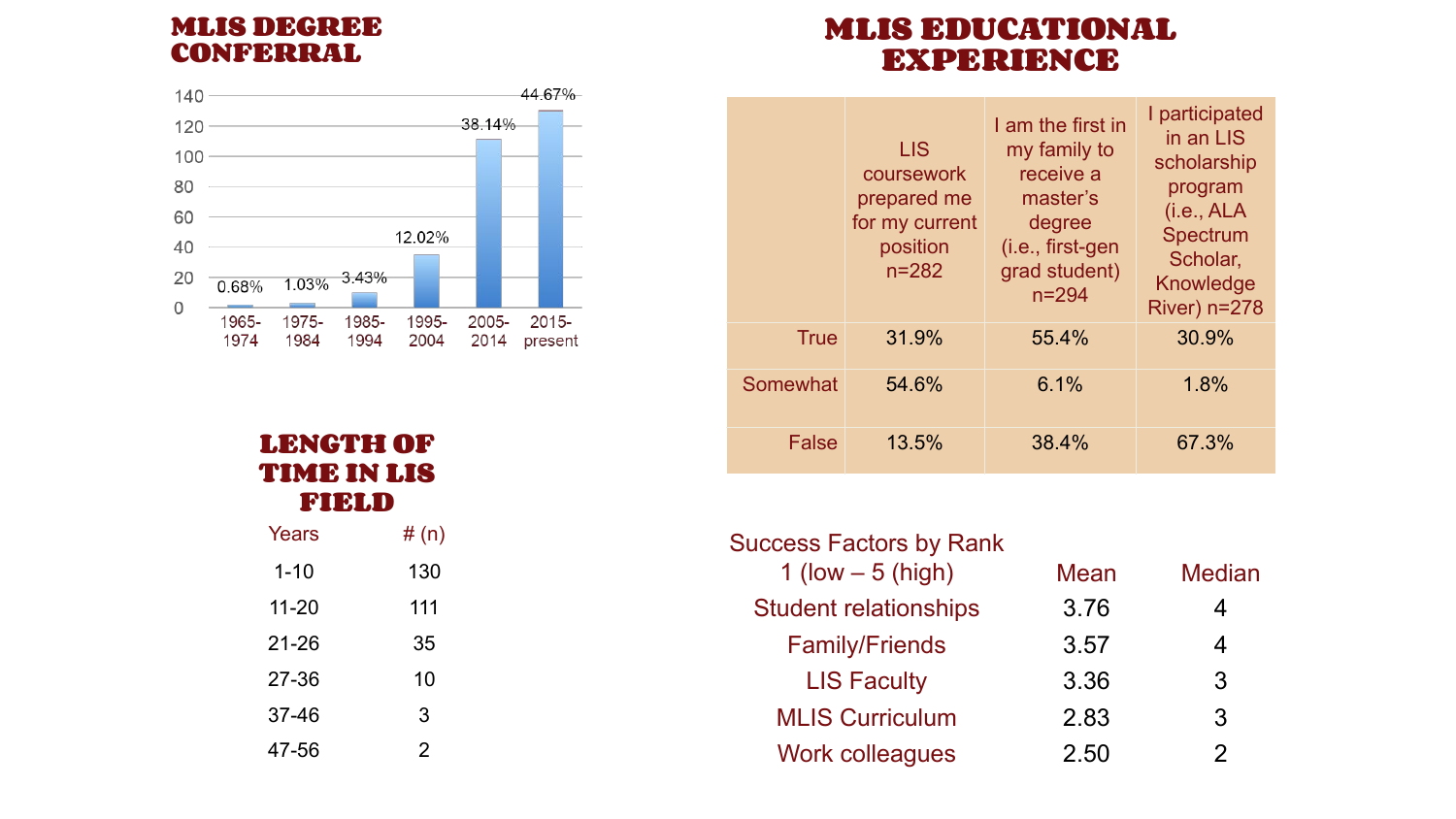| $n = 298$                                                                                       | <b>Yes</b> | <b>Some</b><br>what | <b>No</b> |
|-------------------------------------------------------------------------------------------------|------------|---------------------|-----------|
| o obtain employment in<br><b>after earning an MLIS</b><br>degree.                               | 70.5%      | 13.8%               | 8.1%      |
| currently employed in a<br>osition that I aspired to<br>attain.                                 | 49.8%      | 31.7%               | 14.%      |
| currently employed in a<br>t librarian position (i.e.,<br>e librarian or archivist)             | 71.3%      | 18.4%               | 7.5%      |
| currently employed in a<br>I librarian position (i.e.,<br>k, seasonal, residency)               | 63.7%      | 18.3%               | 14.9%     |
| st, I declined a position<br>location expenses that<br>red by the prospective<br>employer.      | 9.3%       | 4.0%                | 86.7%     |
| I declined an in-person<br>e to lack of support for<br>and accommodations.                      | $12.4\%$   | 6.2%                | 81.3%     |
| st, I declined a position<br>k of diversity within the<br>nization or surrounding<br>community. | 17.6%      | 6.2%                | 72.5%     |

I have been able to advance in my career.

Support services (i.e., mentorship, travel funding, research assistance) are available at my current workplace.

There are leadership opportunities at my current workplace.

## **JOB SEEKING EXPERIENCES**





I was able to the LIS field

> $I$  am  $C$ librarian pe

> I am currently permanent full-tim

 $I$  am  $C$ conditional tenure-track

In the pas due to re were uncove

In the past, interview du travel

> In the pas due to lack organ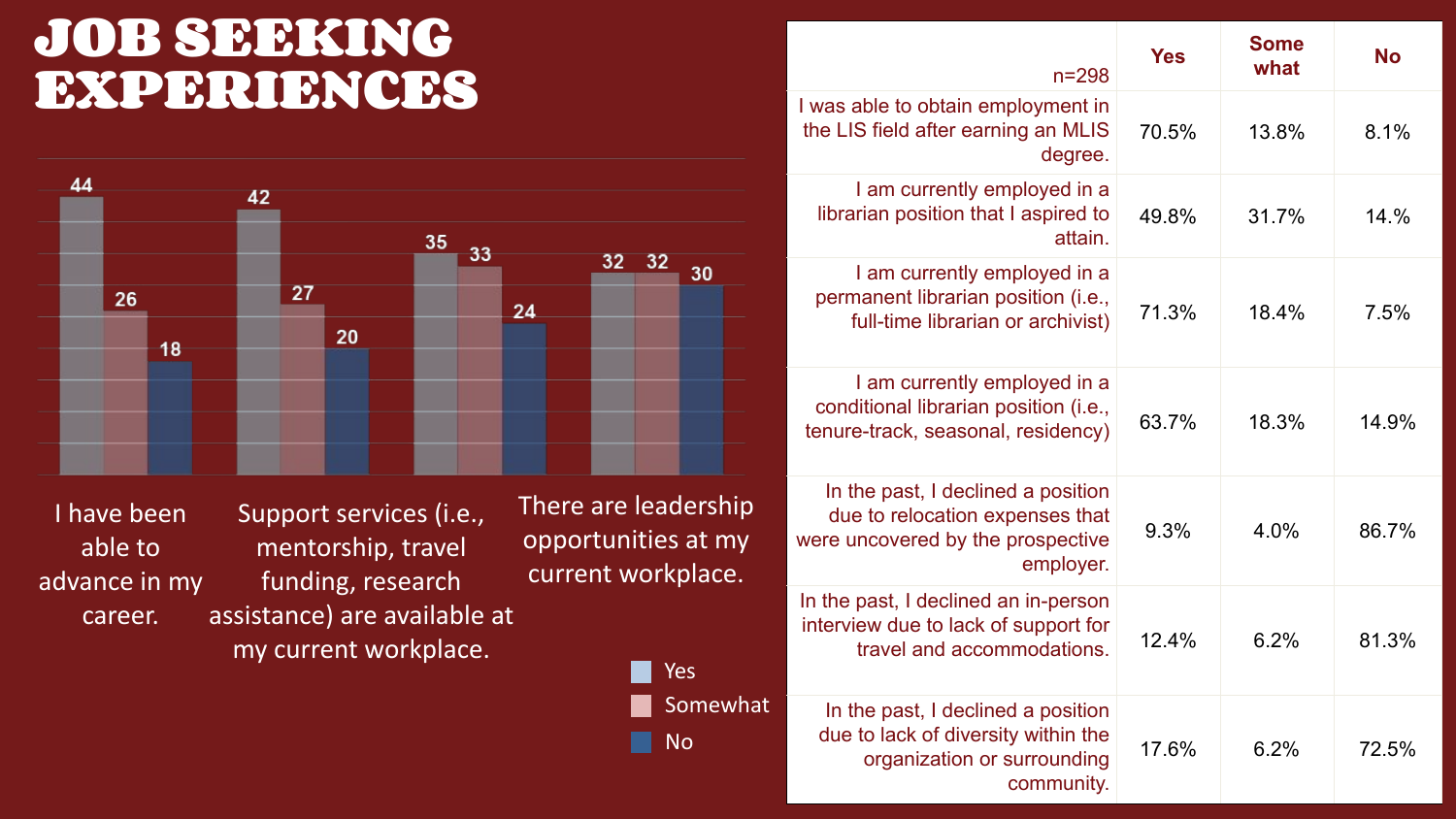# **BIPOC LIBRARIAN ATTRITION**

**26**

survey respondents (9% of the sample) indicated that they left the LIS field

### **FACTORS**

Lack of **Opportunities** 

## **17 (71%)**



## **14 (61%)**

**17 (71%)** Lack of Support

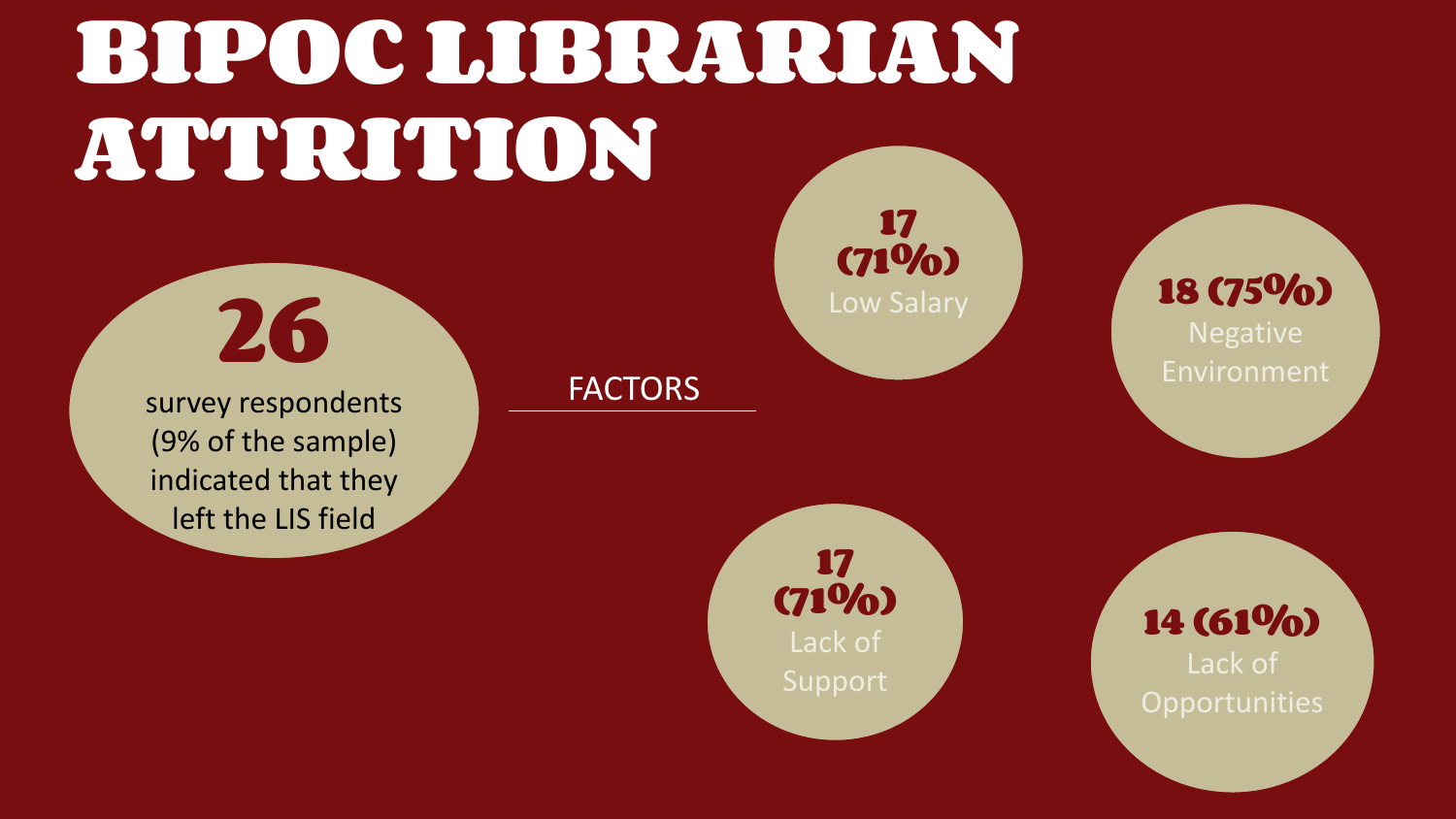## **RISK OF ATTRITION BY LENGTH OF TIME IN THE LIS FIELD**



□ Among those who responded that the guidelines for job promotion are NOT clearly stated, 65% (n=100) considered leaving the LIS field. □ Among those who responded that there are few leadership opportunities at their workplace, 63% (n=97) considered leaving the LIS field.

□ Among those who responded that there is no encouragement or support from administration, 67% (n=51) considered leaving the LIS field.

□ Among those who responded that they are not able to advance in their careers, 64% (n=56) considered leaving the LIS field.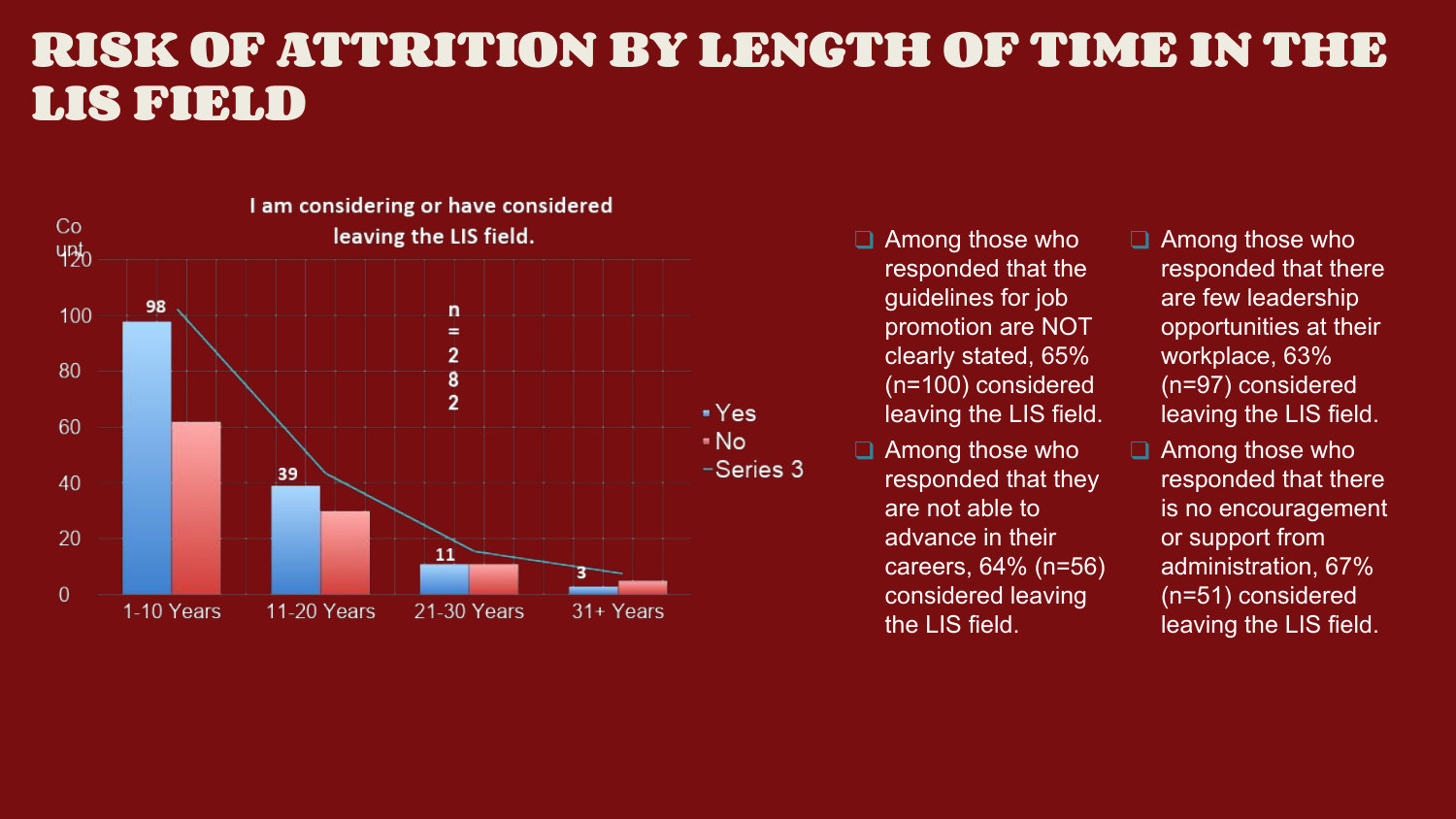# **FOCUS GROUP FINDINGS**

## **1. WHAT FACTORS DO YOU BELIEVE CONTRIBUTE TO BIPOC LIBRARY WORKERS' DECISIONS TO LEAVE THE LIBRARY & IFORMATION SCIENCE FIELD? MISCOMMUNICATION**

"Straightforward communication being interpreted as a bad attitude"

"Blindside annual reviews with no correction or prior feedback"

### **Tokenization**

### **Seclusion**

### **Underestimation**

**Expression Feedback TYPECASTS** "Being pigeonholed into bilingual, translation, multicultural, or EDI work but not getting credit." "Being 'the notable few' is very isolating; it's burdensome being a representative."

> "My job doesn't have to be about my language or culture. I can do other jobs."

> > "I'm always asked to be in diversity photographs"

"No time to do things outside of my local or branch library setting including being a part of associations or connecting with people outside of your system."

"BIPOC applicants are turned down for jobs that they are totally qualified for because [decision-makers] feel another candidate fits better with culture."



### **Growt**

**h** "As one of the only Latina librarians in my library system, there is a lack of support, mentorship, advancement opportunities, and progress. I've been here almost six years."

"Poorly conceived or managed fellowships/residency programs that offer little to no permanence"

'No career ladder."

We need meaningful conversations on racial healing and equity.

"Things still feel the same as when I came [into the field] six years ago so the needle hasn't moved at all in terms of conversations."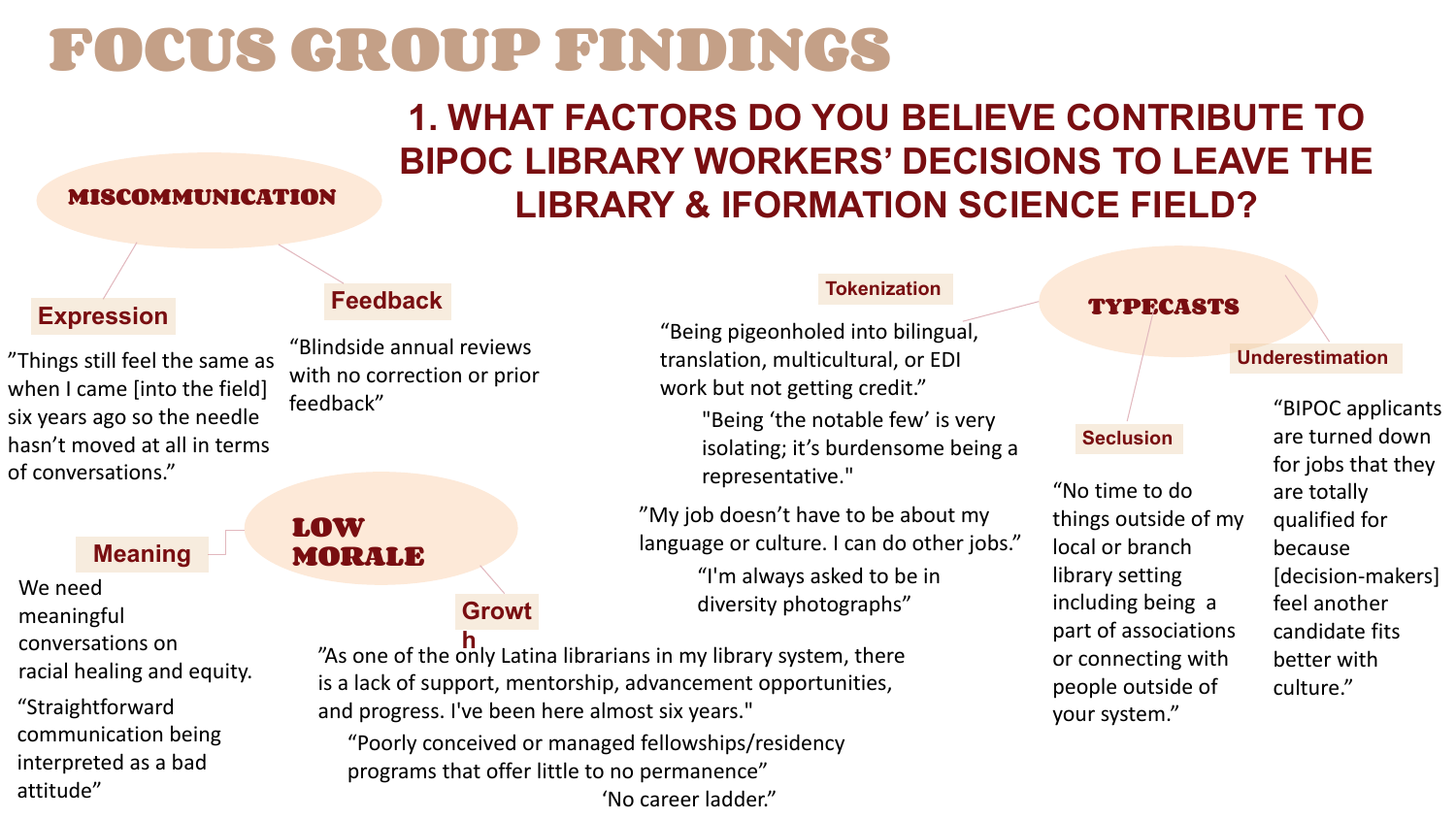## **2. WHAT ARE POSSIBLE WAYS OF INCREASING AWARENESS OF NOT JUST THE RECRUITMENT BUT RETENTION OF BIPOC LIBRARY WORKERS**

### **EMPOWERMENT**

# **SUPPORT** COMMITMINNI Infrastructure Depth

Agency



"providing internal support like affinity groups and awards for those contributing to equity work in their organizations"

"safe workplace" "salary equity"

"clear promotion guidelines"

"transparency in the onboarding process"

"support in regions that are politically hostile and where budgets are withheld"

"before a workplace wants to start recruiting for diversity, they really need to take a good hard look and think 'What are the ways we have entrenched ourselves in white supremacy, heteronormativity, and oppressive norms?' "

"avoid what I call the bureaucracy carousel - the cycle of paperwork and administration with no real change" "more advocates inside and outside of the library, and at all levels"

"there are big expectations for employers to bring change but there's just me and a couple of other people [doing it]"

"need for more opportunities to get hired full-time and taken seriously"

"[permit] BIPOC library workers' to control or direct their work"

"Am I actually able to make a strategic impact by doing this work?"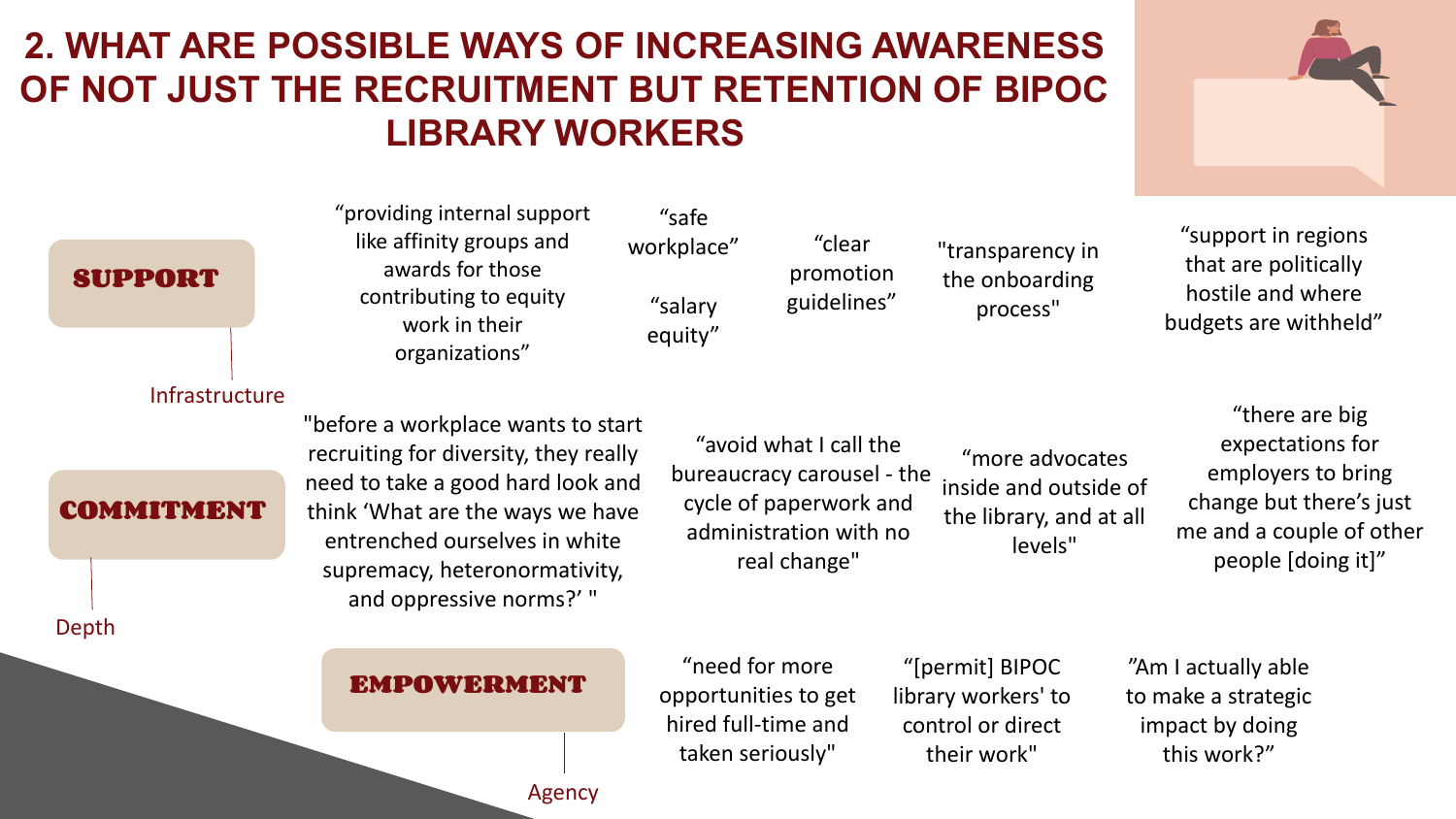Mentorship across levels (entry-level, mid-career, leadership), both short and long-term

### **3. ARE YOU FAMILIAR WITH EMPLOYEE RETENTION EFFORTS AT YOUR CURRENT ORGANIZATION? PLEASE SHARE SPECIFIC INITIATIVES GEARED TOWARD RETAINING EMPLOYEES OF COLOR, EVEN THOSE BEYOND YOUR WORKPLACE.**

Retention starts with recruitment – "[We offer] training focused on search committees and how they should conduct inclusive searches"

Require open job searches instead of targeted or inside hires to ensure ideological and demographic diversity so that the organization does not stay the same.

Give BIPOC MLIS students of head's up on racial hostility, not to crush their optimism but to allow them to prepare and make strategic decisions and, ultimately, succeed and thrive.

"The Denver Public Library System pays an extra 50 cents an hour to those who speak an additional language. I have been trying for the longest to get my public library to do that because we were asked to translate and to interpret and there was no additional compensation."

LIS programs promoting and paying for NALCO memberships - "I was really appreciative when I was a student that not only did my library school pay for one membership per year, but my library system paid for another membership."

> Tuition reimbursement or subsidies and pay equity because "there can be beneficiaries of legacy wealth people who have the infrastructure and legacy support that many us didn't have."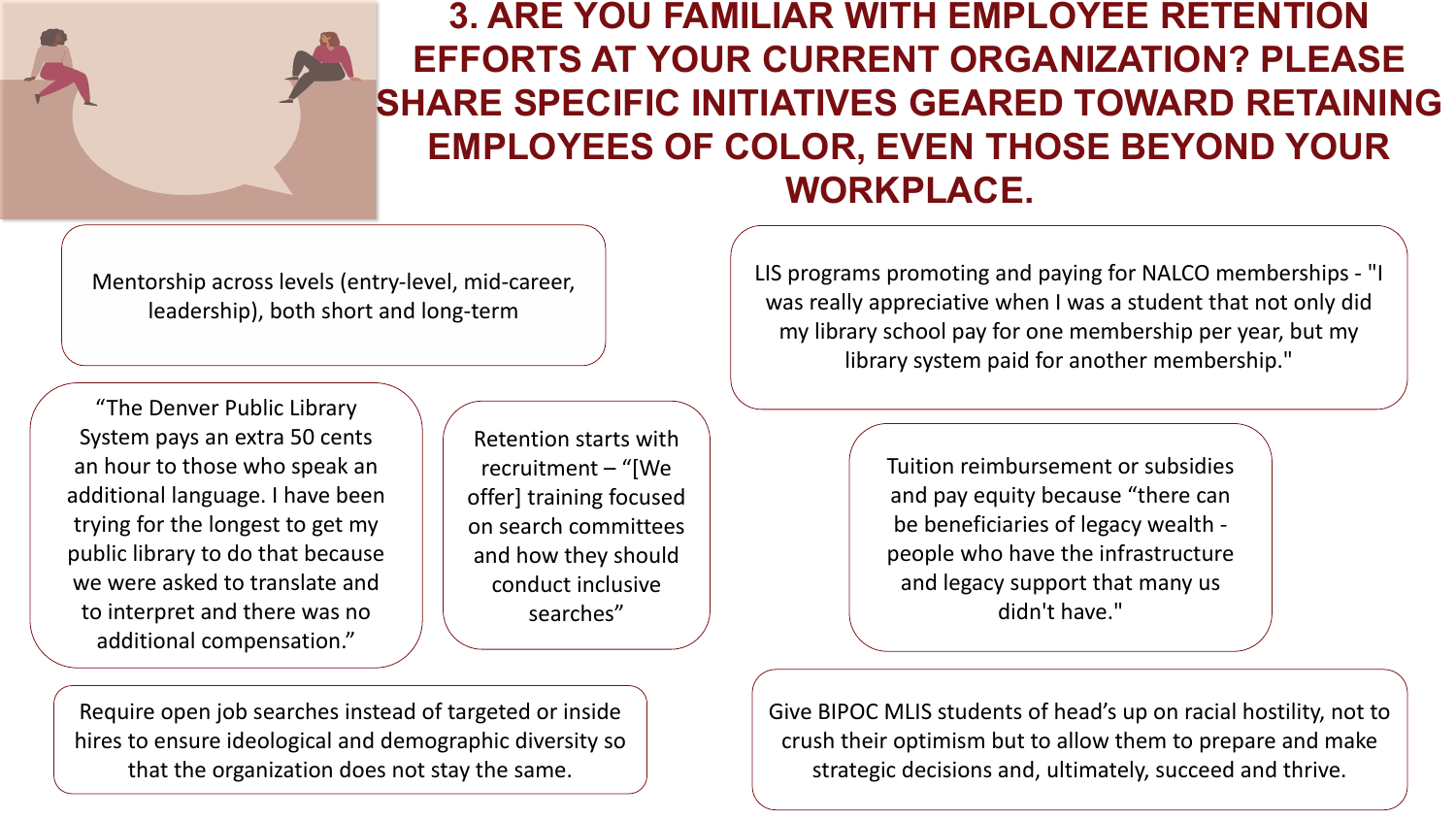## **4. WHAT NEW INTERVENTIONS DO YOU PROPOSE FOR RETAINING LIBRARIANS OF DIVERSE BACKGROUNDS? WHAT HAS NOT BEEN DONE? WHAT STRATEGIC ACTIONS CAN THE LIS FIELD TAKE TO ENSURE THAT LIBRARY WORKERS FEEL SUPPORTED AND VALUED?**

" A lot of BIPOC library workers in our system are afraid of speaking up because they are then turned into the villains or made to be troublemakers or problematic. So, we now have institutional support for reporting incidents."

"An Ombudsperson."

"Start BIPOC librarian professional development funds. For example, more training and institutional support for conferences, association membership, time to research/present/lead on a regional or national level."

### **"More rigorous training for library managers and leaders. Being a good librarian does not mean you'll be a good leader. For example, lessons on avoiding toxic email communication."**

"Start from the middle outward."

"Don't just hire one diversity officer who is trying to address everything all the time. Hire multiple diversity liaisons. For example, "there is a library system where a diversity officer traveled to several branches that have predominantly Black neighborhoods and I really like that model."

"Not just exit interviews but 'stay interviews' asking people why they stay and if they're thinking about leaving."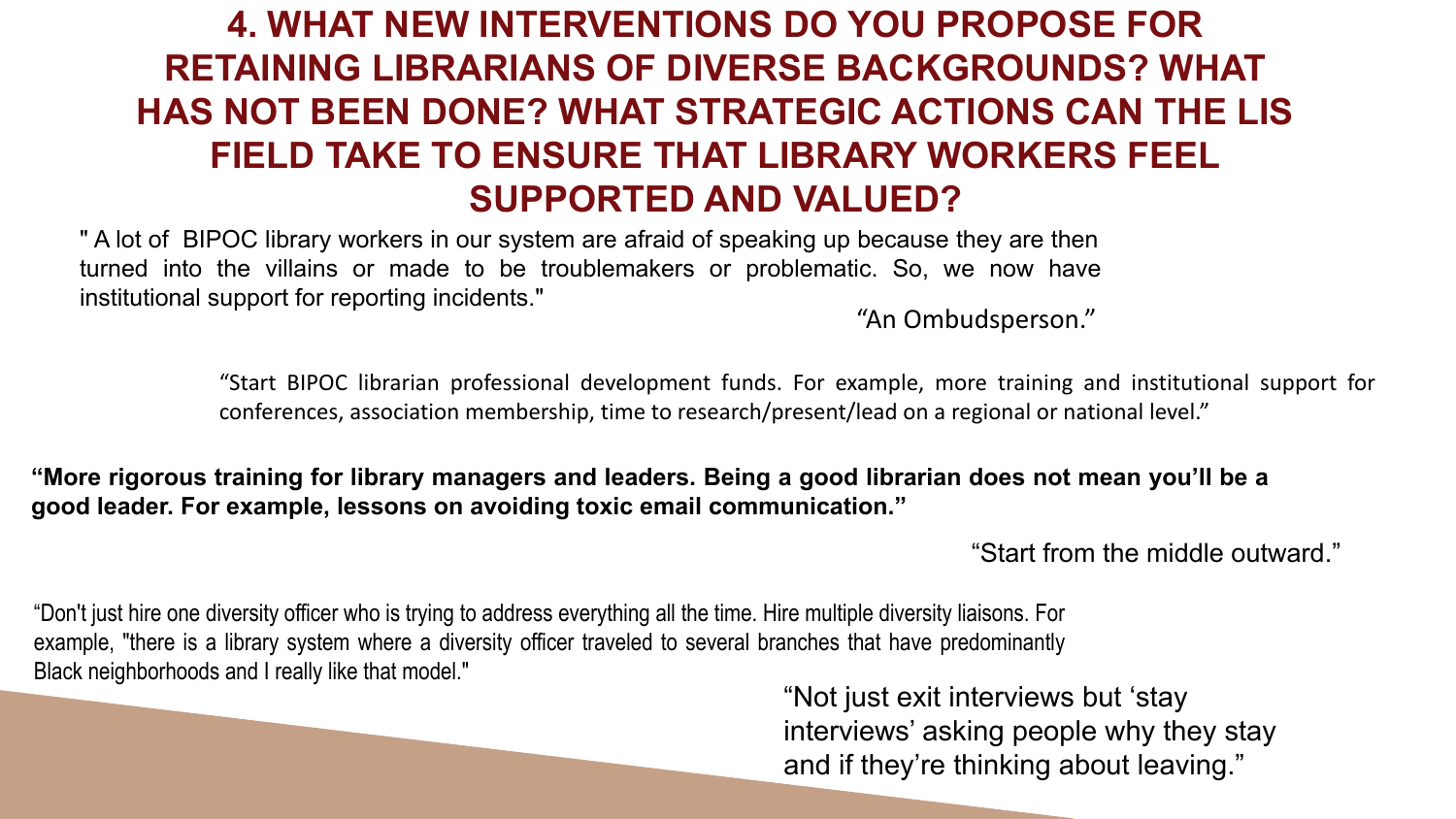### **5. OTHER THOUGHTS ON LIS ENVIRONMENTS, INCLUDING LIBRARY SCHOOLS, LIBRARY SETTINGS, OR LIBRARY ASSOCIATIONS?**



### **FOCUS GROUP FINDINGS**

### **POWER**

"Encouraging earnestness [racial realism] among librarians of color does a disservice to us because the institution doesn't deserve your earnestness nor does it actually want it. We need to understand institutional politics."

"Advocacy, bystander, and ally trainings are musts and should be consistent or perhaps offered every year. [We need] a sense of sacrifice, not gain, in addressing these issues i.e., 'What am I giving up for BIPOC folks to be hired?'. We should institutionalize inclusiveness and change the narrative that this would be taking away from anyone."

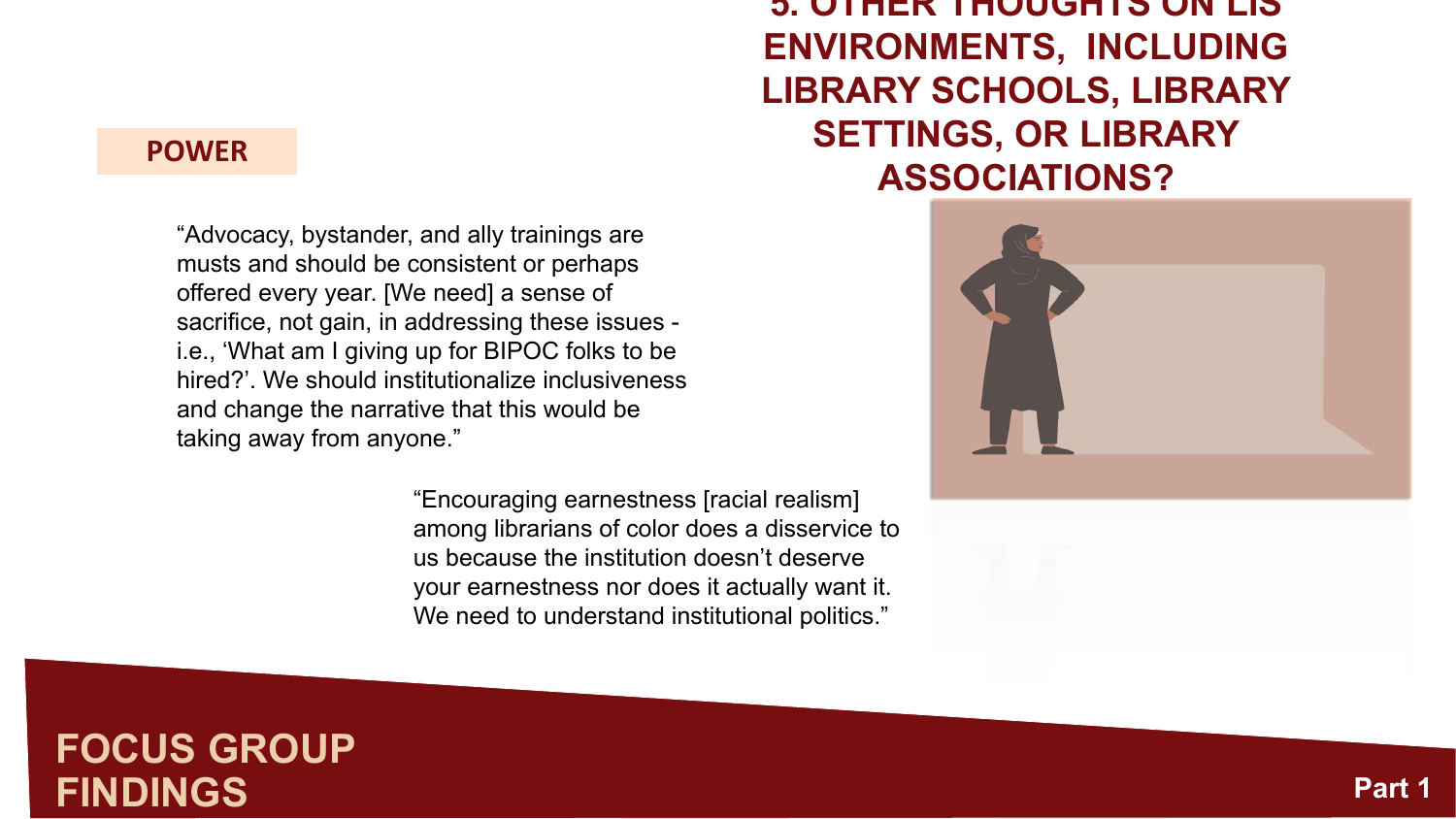### **5. OTHER THOUGHTS ON LIS ENVIRONMENTS, INCLUDING LIBRARY SCHOOLS, LIBRARY SETTINGS, OR LIBRARY ASSOCIATIONS?**

## **FOCUS GROUP FINDINGS**

### **SUBSTANCE**



"EDI trainings are often subpar. The conversations that I am a part of in my organization or even at the campus level around things like racism and white supremacy and anti-Blackness are very amateur and perfunctory in terms of content."

"Some libraries think 'we have an anti-racism statement, land acknowledgement, and three diversity committees so we're doing good'. Diversity and inclusion are not necessarily deep."

"There's much more focus on diversity programming [or public outreach], but there's not enough work on the employee support side."

"The message is that we're going to 'committee' this away. My workplace created three working groups to write three reports to do three separate components of an investigation about recruitment and retention. Then we combined everything into a final report and took part in a prioritizing activity. We put people in charge of every recommendation. A year later, we developed ad hoc committees based on our recommendations."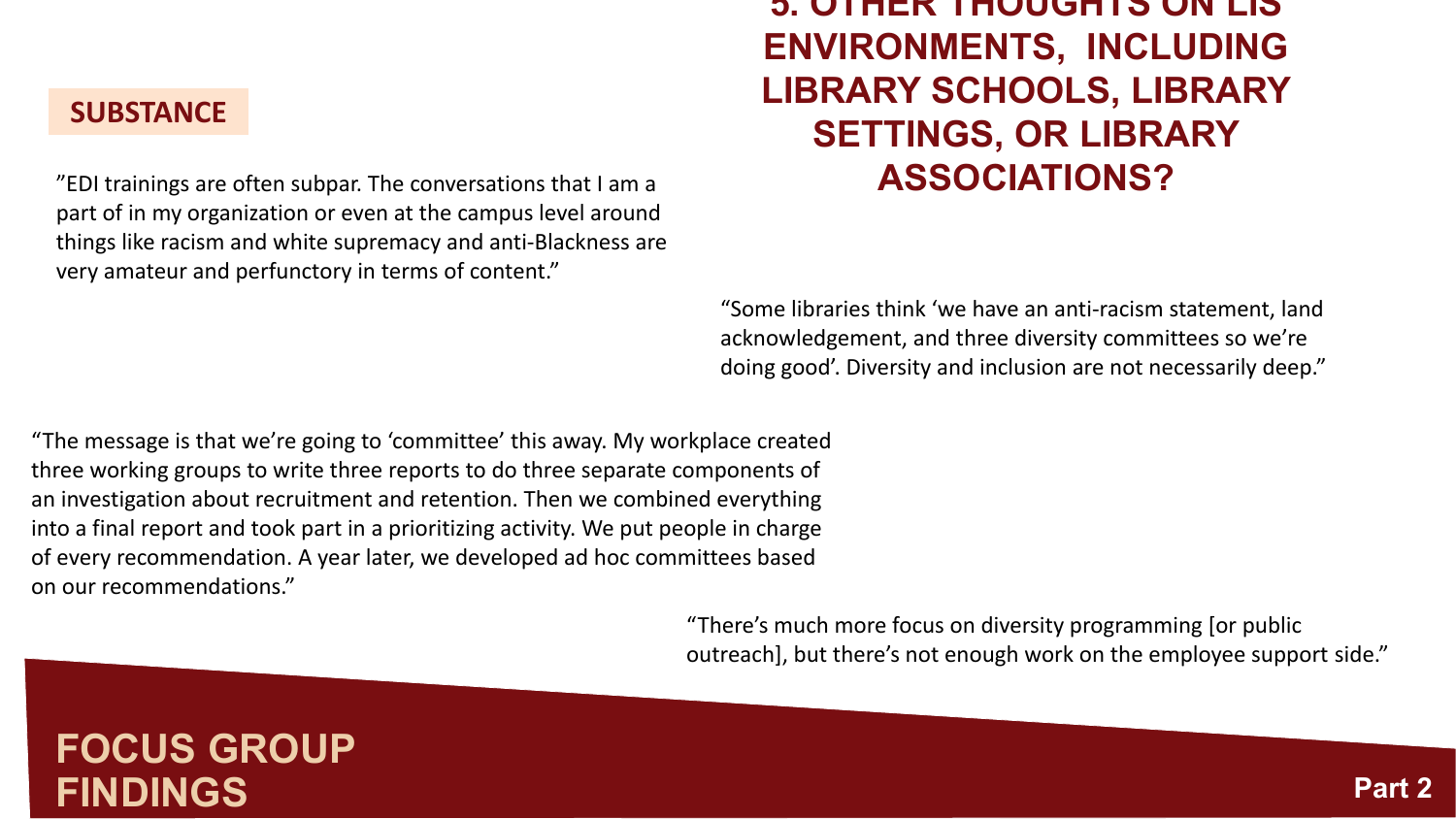### **5. OTHER THOUGHTS ON LIS ENVIRONMENTS, INCLUDING LIBRARY SCHOOLS, LIBRARY SETTINGS, OR LIBRARY ASSOCIATIONS?**

## **FOCUS GROUP FINDINGS**

### **WHITENESS**



"Some white coworkers and managers perform that they are 'good or woke whites' for other whites but they do nothing to change conditions for BIPOC librarians and visitors."

"How do we convince white institutions, organizations, administrations, tenure and promotion committees - all of them that if we leave that we are not lacking in any way. You lack."

"I was shocked by how much whiter the library workforce is than academia as a whole. There's an overwhelming whiteness."

> "If you look at the statistics and the numbers in terms of the majority [of librarians] being white versus BIPOC, it's no wonder that we are leaving in vast mountains; there is a very large opposition that we feel that we face. "

"One thing we don't talk about is the forced competition among librarians of color. My institution said it would support only one of us to attend [an event]. There's a scarcity environment in libraries that creates competition for resources, which is white supremacist culture."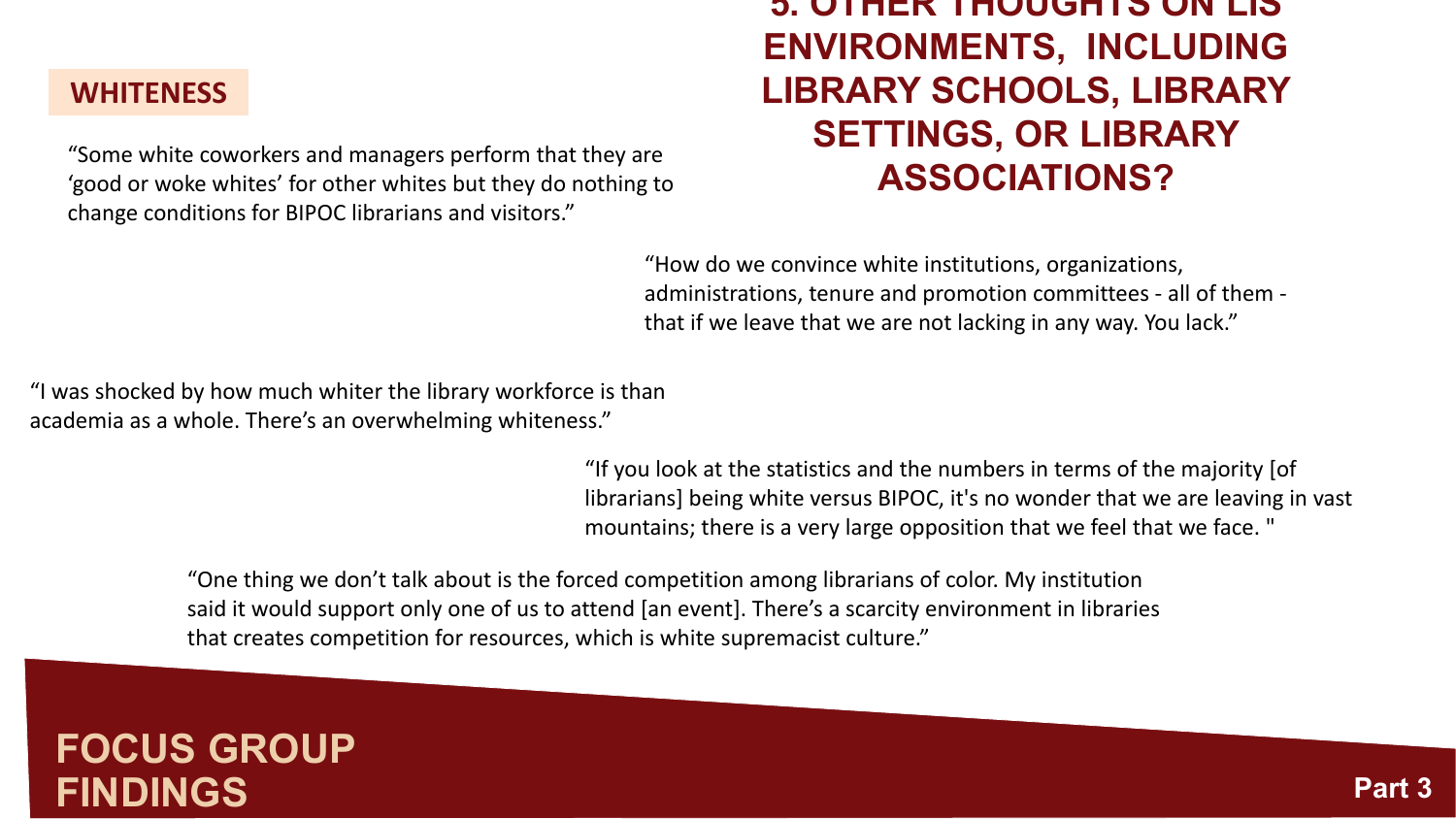# **CONCLUSION**

The findings from the "Telling our Stories" research project present several potential core messages for LIS decision-makers and stakeholders:

### **BACKGROUND**

- Participants represented an arrange of intersectional racial, ethnic and cultural heritages
- Majority (roughly 83%) of participants reported having 20 years or less of librarian experienced
- Same segment of the LIS workforce appears to be the most at-risk of attrition

## BIPOC librarians desire deep support, empowerment, and commitment…

### **MLIS EXPERIENCE**

- MLIS educational experience, with participants reporting both adequate and poor LIS career preparation mitigating factors
- Data suggests ambivalence toward the • Peer, family/friend, LIS faculty support = • First-generation grad students + few
- scholarship recipients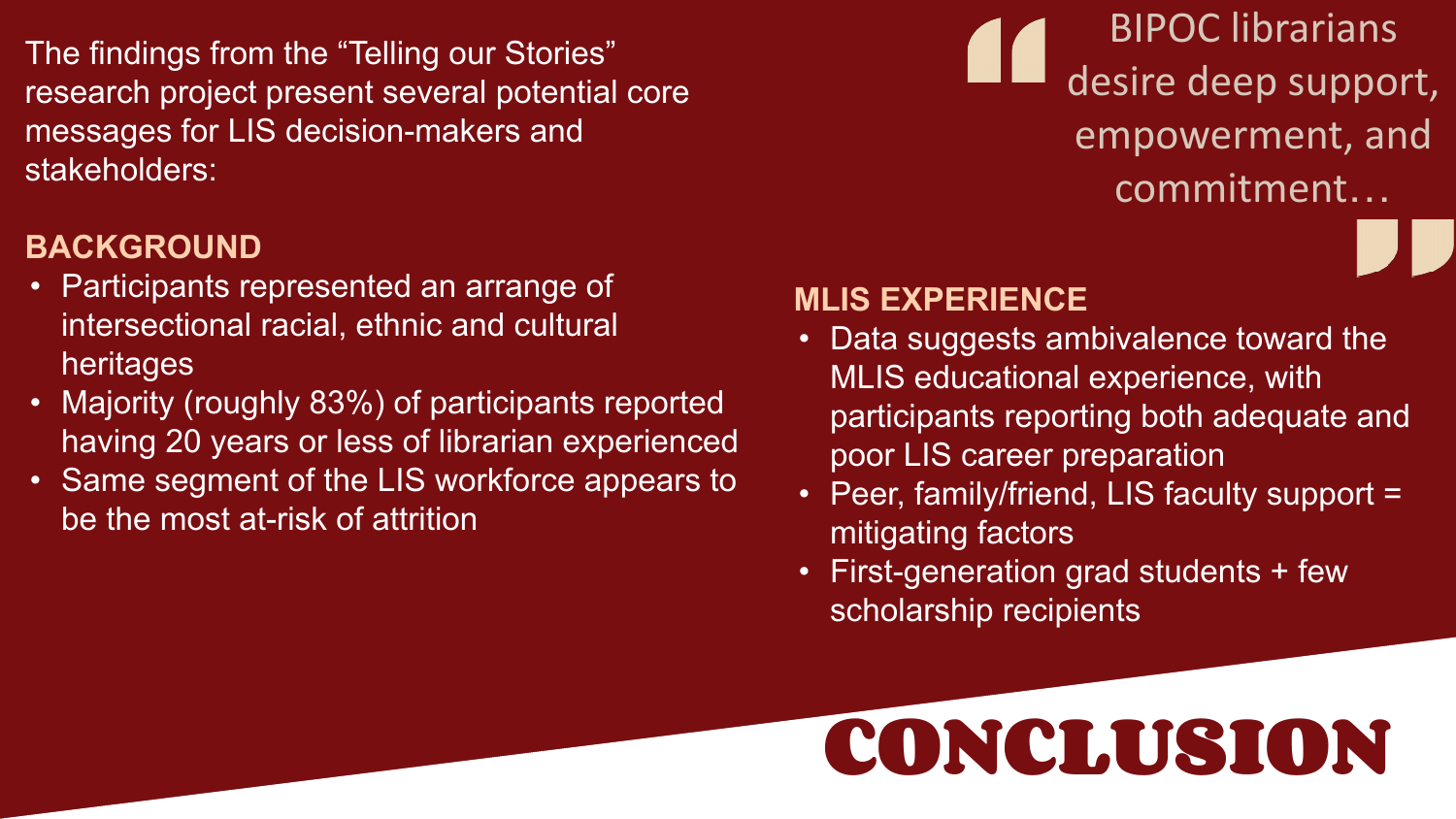# **CONCLUSION**

### **ATTRITION Contributors to departure**

- Twenty-six respondents indicated leaving the LIS field
	- low salary
	- negative work environments
	- lack of opportunity and support

### **BIPOC LIBRARIAN EXPERIENCE Factors that negatively impact BIPOC librarian experiences:**

- 
- 
- lack of guidelines for promotion • an inability to advance in one's career • few leadership opportunities
- little or no support from administrators
- typecasts
- low morale
- miscommunication
- lack of autonomy and trust